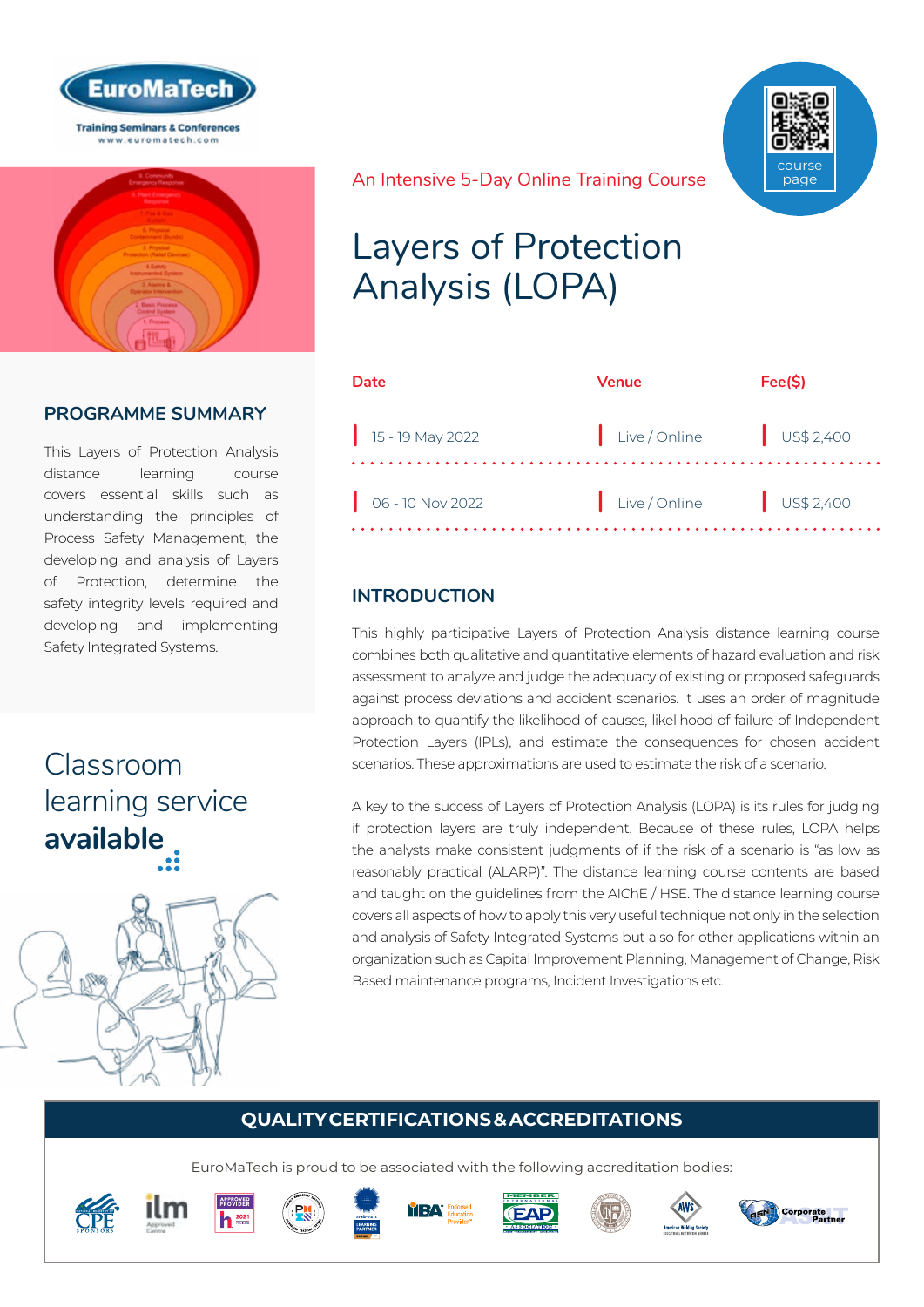#### **TRAINING METHODOLOGY**

The EuroMaTech distance learning course will combine presentations with interactive practical exercises, supported by video materials, activities and case studies. Delegates will be encouraged to participate actively in relating the principles of Layers of Protection Analysis to the particular needs of their workplace.

#### **In-house Training**

EuroMaTech is capable of conducting this training programme exclusively for your delegates. Please e-mail us on inhouse@euromatech.ae for further information and/or to receive a comprehensive proposal.





+971 50 196 6003

info@euromatech.ae

**Website:** www.euromatech.com

#### **WHO SHOULD ATTEND**

- Professionals and leaders who wish to learn more about strategies for improving Process Safety Management and the use of the various Layers of Protection to improve the Safety Integrated Systems and Process Safety of their operations
- Professionals and leaders within an organization responsible for Capital Improvement Planning, Management of Change, Risk Based maintenance programs, Incident Investigations, Emergency planning and response, Facility siting and or design
- Personnel moving into roles that are participating or are responsible for the Safety Integrated Systems and Process Safety of their operations or Capital Improvement Planning, Management of Change, Risk Based maintenance programs, Incident Investigations, Emergency planning and response, Facility siting and or design

#### **PROGRAMME OBJECTIVES**

- When and how to use LOPA
- How to identify which scenarios from a HAZOP or other qualitative analysis could benefit from LOPA
- How to systematically create risk scenarios for new processes or for existing processes under change
- How to establish risk acceptance (risk tolerance) criteria for use within your company (this is also called development of ALARP criteria) and how to depict this in a Risk Matrix or in a formula
- How to calculate "as-is" risk for a cause-consequence pair:
	- » How to estimate the frequency of the initiating event
	- » How to determine the consequence for the scenario (unmitigated)
	- » Understand what is meant by "independence" and "uniqueness" with respect to the safeguard layers (IPLs)
- How to calculate the value of each IPL
- How to determine the risk of a LOPA scenario and how to determine how much further risk reduction (if any) is necessary
- How to use LOPA to determine the Safety Integrity Level (SIL) necessary for an instrument IPL (to comply with the requirements of IEC 61508/61511 for safety instrumented systems)
- How to document LOPA
- How other companies worldwide use LOPA to:
	- » Decide which PHA / HAZOP recommendations to reject and which to accept
	- » Focus limited resources within mechanical integrity departments and operations on what is critical to manage risk to ALARP
- » Avoid wasting resources on the added cost and unproductive sophistication that often occurs when they instead quantify risk using QRA methods such as fault tree and event tree analysis **Email Address:**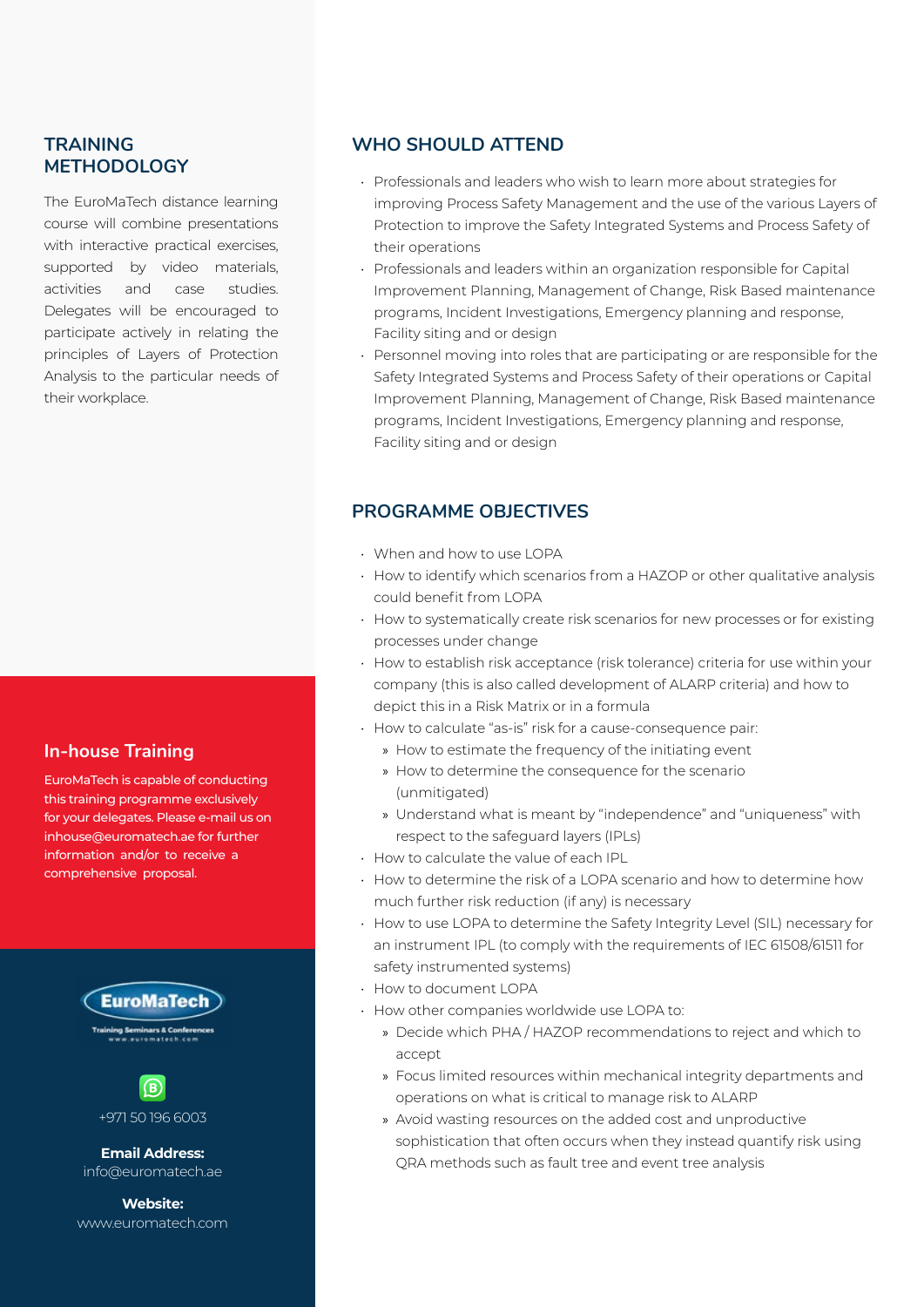# **COURSE OUTLINE**

### **Day 3**

#### Estimating the Consequences and Severity

- Estimating the Consequences and Severity
	- » Mechanics of Fire, Explosion and Toxic Releases
	- » Consequence evaluation approaches for LOPA
- Developing Scenarios » Selecting candidate
	- scenarios from qualitative (brainstorming) hazard evaluations
	- » Scenarios from design questions and from incidents
	- » Deciding on the right causeconsequence pair to define each scenario
- Identifying Independent Protection Layers
	- » Purpose
	- » Definition and Purpose of an IPL
	- » IPL Rules
	- » LOPA IPL Assessment
	- » Examples of IPL's
	- » Preventive IPL vs Mitigating IPL
- » Continuing Examples
- Protective Systems Design and Reliability
	- » The concept of Fractional Dead Time 'FDT'
	- » High Integrity Protective Systems
	- » Selection of Safety Integrity Levels 'SIL'
- Using LOPA to make risk decisions
	- » Comparing Calculated risk to Scenario Risk Tolerance
	- » Expert Judgement
	- » Using Cost / Benefit Comparisons
	- » Comparison of risk decision approaches
	- » Cumulative Risk Criteria vs. Scenario Criteria
	- » Continuing Examples

## **Day 1**

#### Introduction to Layers of Protection Analysis (LOPA)

- Learning objectives and goals of using the LOPA technique
- What is LOPA? How is LOPA applied?
- Terminology and definitions
- Where does LOPA fit into Process Safety and the other Process hazard Assessment methods?
- How to Implement LOPA
- Introduction to Reliability Technology
- Reliability of components, series and parallel systems
- Types of maintenance and inspection regimes

## **Day 4**

#### Implementing LOPA

- Is the company ready for LOPA?
- What is the current foundation for risk assessment
- What data is required?
- Will IPL's remain in place?
- How are risk tolerance criteria established?
- When is LOPA used?
- The Bow-Tie Model
- Discussion: Typical implementation tasks and implementation barriers

## **Day 2**

#### Identification of Initiating Events

- Hazard & Operability 'HAZOP' Study
- HAZOP Workshop
- Risk Assessment & Risk Management
- Analysis of Major Accidents in relation to LOPA:
- Piper Alpha
- BP Texas Refinery Explosion
- Bhopal
- Buncfield

## **Day 5**

#### Using LOPA for other applications

- Mechanical Integrity Programs / Risk based inspection / Risk based Maintenance Programs
- Risk based Operator **Training**
- Emergency Response Planning
- Credible design basis for Overpressure Protection
- Evaluating Facility Siting Risks
- Evaluate the need for Emergency Isolation Valves
- Evaluate taking a safety system out of service
- Incident Investigations
- Incidents and Failure Rootcauses
- Programme Evaluation and General Discussion